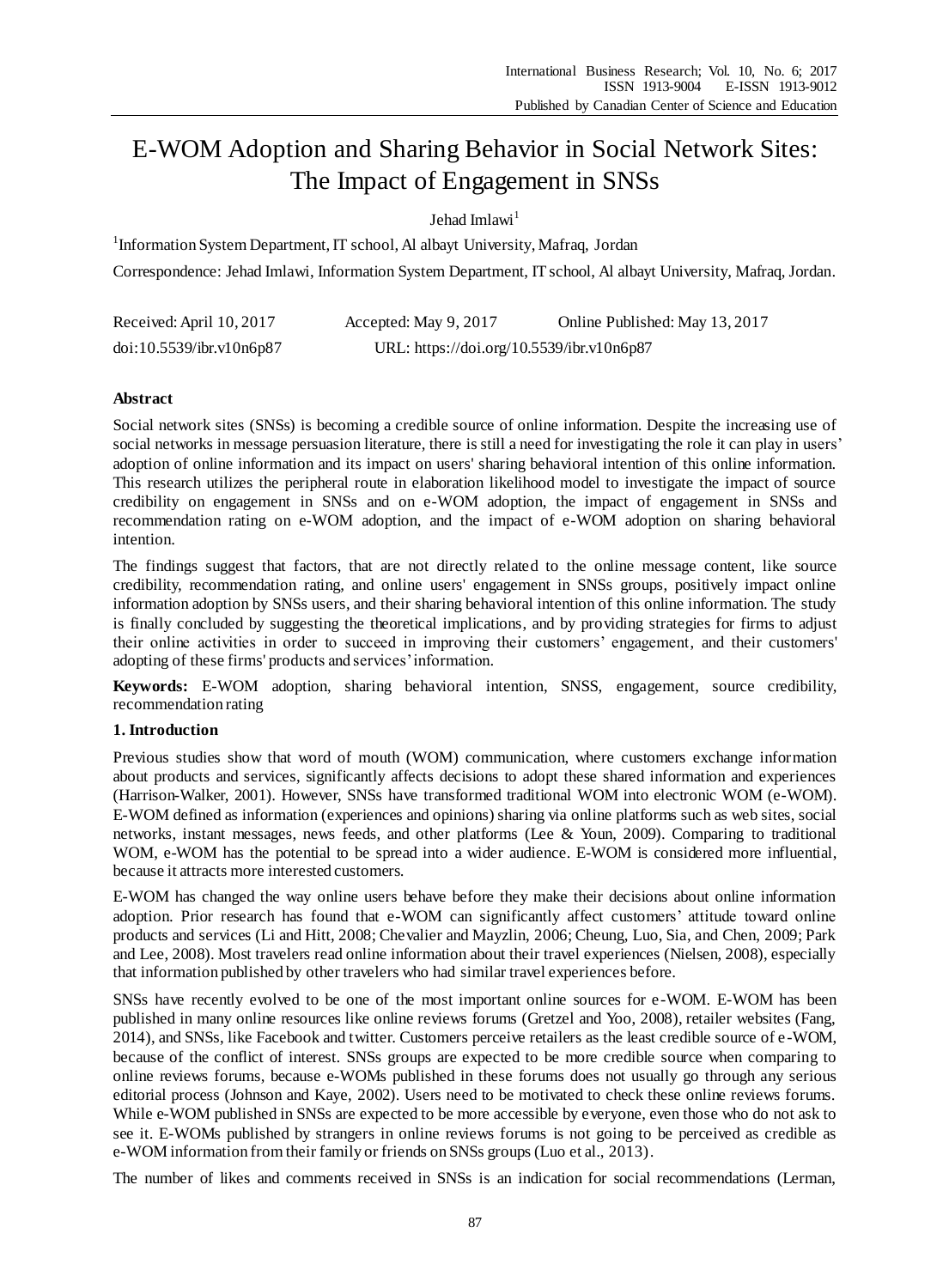2007). Researchers argued, when people believe in an idea, others would be motivated to support the same idea in a variety of contexts (Sundar and Nass, 2001). When a significant number of customers positively rate a product or a service, other customers' decision making process were found to be affected (Sundar, Oeldorf-Hirsch, and Xu, 2008). In general, online information adoption by others considered a good reason for online users to adopt this information.

The main factor when studying SNSs use is engagement (Hassenzahl and Tractinsky, 2006). Prior research has found that in order to understand SNSs adoption, we should first understand users' engagement in these networks (imlawi, Gregg, and Karimi, 2015). Meaning that, understanding SNSs' adoption needs an understanding of SNSs' user's engagement in it (O'Brien and Toms, 2003). Engaging online customers has a significant impact on online sales, because online customers go to other online retailers when they are not engaged (O'Brien, 2008). However, more research is needed to study the role that engagement can play in SNSs. Specifically; antecedents of users' engagement in SNSs need to be investigated, because engagement is supposed to positively affect SNSs users' outcomes.

SNSs allow users to spread the word by sharing e-WOMs with a wide social capital. This allows online users to access online information about products and services they are interested in. This research adds to theory and practice by empirically examining antecedents of online information sharing behavior intention by SNSs users. Practitioners must be interested in results of this research, because sharing e-WOMs about their products with more online users is the ultimate measure that reflects users' believe in online information they get, and reflects users' adoption of online information.

This research investigates the impact of source credibility on engagement in SNSs and on e-WOM adoption, the impact of engagement in SNSs and recommendation rating on e-WOM adoption, and the impact of e-WOM adoption on sharing behavior intention.

## **2. Theoretical Background and Hypothesis Building**

Prior research in online message persuasiveness and adoption has utilized Elaboration Likelihood Model (ELM) (Petty and Cacioppo, 1986). In brief, ELM assumes that the attitude toward any received information can be affected through two routes, the central route, and the peripheral route. The central route includes a high level of reader's elaboration, where a reader focuses more on the message information-relevant factors. The peripheral route, in the other side, involves a low level of reader's elaboration, where the reader is not highly motivated to consume high recognition efforts, and rather focuses more on information-irrelevant factors, like the information source credibility. The focus of this research is on the peripheral route, because it pertains factors related to the SNSs settings investigated in this research. These factors are: source credibility, recommendations rating, and SNSs users' engagement. Figure 1 shows the research model.



Figure 1. The research model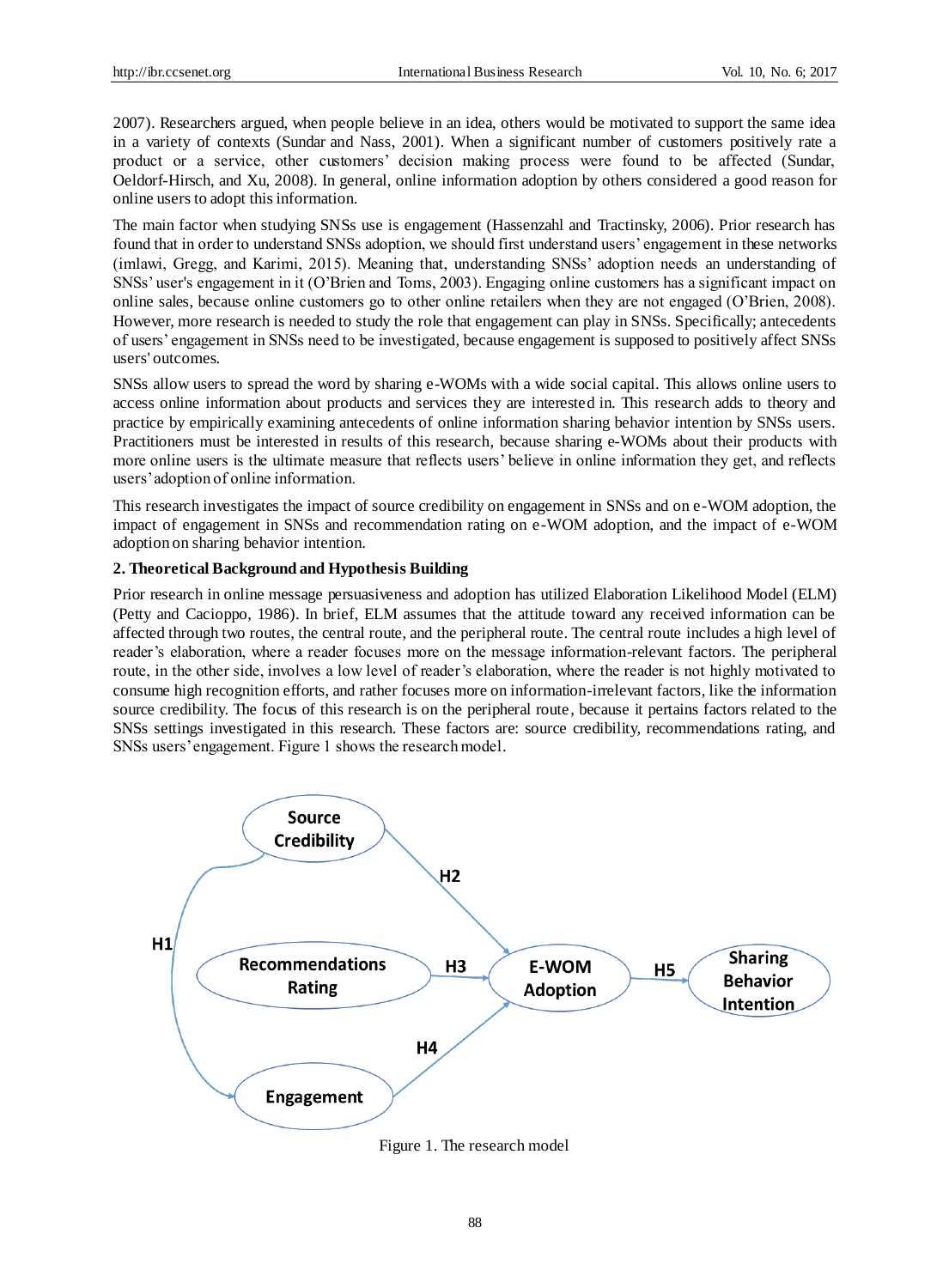## *2.1 Source Credibility*

Source credibility was defined as a recipient's perception of the credibility of an information source, and is also a primary concern of SNSs users, when engaging in these networks (Pavlou and Dimoka, 2006).

SNSs groups that share e-WOMs are mainly affected by the source who shares these online messages. This source could be a close Facebook friend or a follower on Twitter. Consequently, the credibility of this information source may play a different role than it does in online review forums for example, where reviewers are mostly strangers.

Source credibility has been investigated by many IS studies in order to understand its effect on online information adoption and persuasiveness (Morimoto and La Ferle, 2008). Whether the message is online health information (Hu and Sundar, 2010), news stories (Xu, 2013), online travel recommendations (Ayeh, Au, Law, 2013), or brand attitudes in e-commerce (Chih, Wang, Hsu & Huang, 2013); source credibility appears to have a significant impact on information influence and on persuasion (Sussman and Siegal, 2003). Source credibility is a necessary factor when selecting information (Xu, 2013), it determines whether users would believe the story and be engaged in it.

When readers receive any information, they try to evaluate the credibility of the information sources. Toward this target, they may rely on source expertise (Xu, 2013). Source expertise is one of the dimensions of source credibility (Rieh & Danielson, 2007). Accordingly, information received from a source who's experienced in the field of this information, is expected to be more credible, engaging, adopted, and shared by the reader. The reader's trust in the message source is expected to be directly transferred to the message itself (Xu, 2013), which make it more engaging and more adopted by the reader. Source credibility would be a strong motivation for readers to select any information.

Uncertainty reduction theory suggests that individuals need to reduce uncertainty through understanding and learning (Berger and Calabrese, 1975). One of the strategies to reduce uncertainty is seeking credible sources of information before adopting it, or communicating with other individuals who share similar values (Tajfel and Turner, 1979). Accordingly, when SNSs members perceive online information source as highly credible, then this source would be more engaging for those members.

H1: E-WOM source credibility has a positive impact on SNSs group members' engagement in these groups.

H2: E-WOM source credibility has a positive impact on SNSs group members' adoption of information shared in these groups.

## *2.2 Recommendations Rating*

Users on SNSs are expected to look at the value of e-WOM before they adopt it. If they find it worthy, they are going to adopt it, and share it with others. One of the most established ways of checking e-WOM value is by looking at its rating by others (Cheung, Luo, Sia, and Chen, 2009). E-WOM's rating on SNSs is an online resource that individuals can use to facilitate their decisions making process (Mudambi, and Schuff, 2010). Positive e-WOM rating by a considerable number of SNSs users, e.g. likes or comments on SNSs, is an indication of selecting and adopting the content of this e-WOM. This can also assist other SNSs users in evaluating and judging the credibility of the message, and adopting it as well.

According to ELM, when individuals do not have a motivation, or the ability to elaborate the content of the message, they depend on the peripheral route. In this case, instead of judging the message content, individuals try to develop evaluation rules to help them evaluate the message content (Petty and Cacioppo, 1986). One of these rules is by looking at the recommendation rating, e.g. number of likes/comments left by SNSs users on the content of e-WOM. Number of SNSs likes and comments represents a social recommendation rating that motivates people to adopt this e-WOM. The reason for this motivation is because the idea that others are convinced by this e-WOM, and adopting it, is one of the rules that can assist in evaluating the e-WOM and adopting it. Meaning, when others believe something is right, I should do.

The impact of online social recommendation rating by a large number of SNSs users is expected to affect the receiver to adopt e-WOM, because it does in a number of similar fields. Online information about online books sales, for example, affected other buyers' purchase decisions. Travelers' online choices affected other travelers' choices. Brand ratings by customers affected other customers' decision making process (Sundar, Xu, and Oeldorf-Hirsch, 2009). In addition, music download information affected other's download intention (Salganik, Dodds, and Watts, 2006).

H3: Recommendations rating by SNSs group members has a positive impact on their adoption of e-WOM shared in these groups.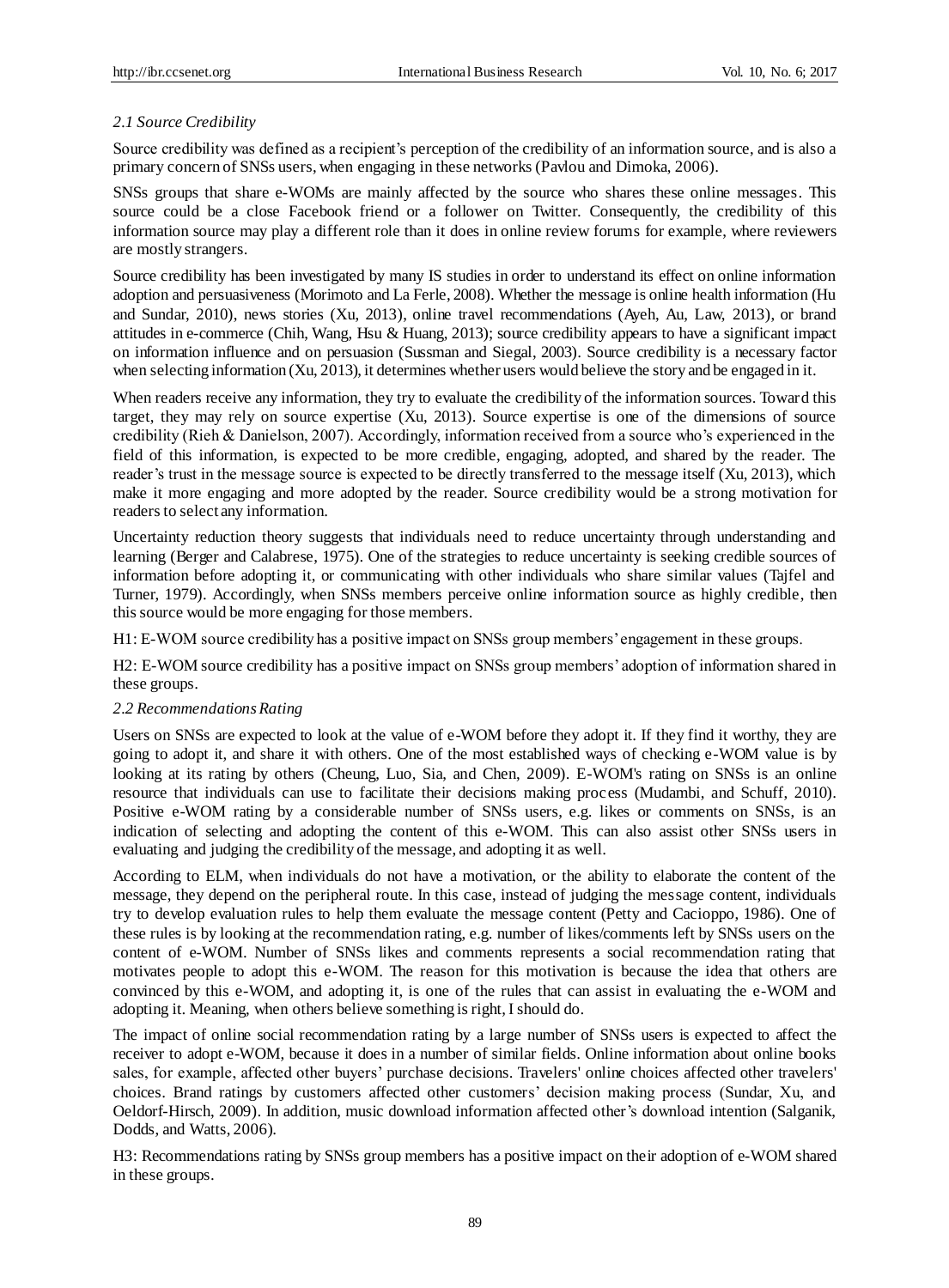## *2.3 Engagement*

Engagement was defined as the feeling that a system has caught, captured, and captivated user interest (Jacques, Preece, and Carey, 1995). Engagement entails intrinsic interest. Therefore, research highlighted the importance of creating systems that are engaging, and motivating for users (Laurel, 1991; Malone and Lepper, 1987), and to study engagement factor as an important goal in the system design process (Mayes, 1992). Human-computer interaction research has recognized the need to develop experiences that engage users (Jacques et al., 1995; Hassenzahl & Tractinsky, 2006).

According to the exchange theory, resource exchange can be achieved by personal interaction. E-WOM is an important resource in SNSs, and its adopting can be affected by recipient's engagement in online social networks. E-WOM is expected to be more adopted by recipients who are more engaged in the SNSs groups.

H4: SNSs group members' engagement in SNSs groups has a positive impact on their adoption of e-WOM shared in these groups.

## *2.4 E-WOM Adoption*

One of the most important features that SNSs provide is sharing stories that users consider it useful with other users (Shoemaker, Johnson, Seo, and Wang; 2010). In SNSs, like Facebook, and Twitter, information sharing considered as one of the most valuable features.

Prior research suggests that news with more recommendations from others, and more adopted by others, would be shared more by SNSs users (Xu, 2013). Xu, (2013) found that information perceived by individuals as credible would be shared more extensively. This suggests that when SNSs users adopt any information, they would share it more with others. There would be no real value out of e-WOM content, if online users don't apply the communicated information, by adopting it in their decision making processes, and consequently, sharing it with others.

E-WOM sharing behavior is a response, by SNSs users, that reflects their acceptance and adoption of what the informant advocates (Cheung, and Thadani, 2012; Cheung, Luo, Sia, and Chen, 2009). E-WOM adoption is the most effective outcome of e-WOM communication, and is a meaningful measure of persuasion (Li and Zhang, 2011). Information persuasiveness process involves a receiver's evaluation of information credibility (Wathen and Burkell, 2002). The positive outcome of this evaluation process is expected to improve the receiver's sharing behavior, because SNSs users, who perceive an e-WOM as credible, are expected to be interested in learning from it, and utilizing its content. Thus,

H5: SNSs group members' adoption of e-WOM shared in these groups has a positive impact on their sharing behavior intention

## **3. Research Methodology**

A Web-based survey was used in this study. The first part of the survey described the study and its purposes. The second part of the survey is the main part; it includes the study measurement scales. The last part of the survey includes the "Thank you" page, and the participation confirmation code to get the extra credits.

## *3.1 Participants*

A total of 260 undergraduate students, from a public university in Jordan, participated in this study. They were required to have a Facebook account to be considered for participation. Participants considered for this study have reported some use of SNSs to share e-WOM about any products or services they were interested in.

## *3.2 Stimulus Materials and Manipulation*

The study stimuli were designed using four Facebook posts. Each post involved: e-WOM information content, number of likes received by the post, number of comments followed this post, and the name and a picture of the e-WOM source. The content and outlook were kept similar among the four posts. The only difference between them was in the source credibility and the recommendation rating. Manipulation of the source credibility was done by varying the e-WOM source. A name of a known instructor was chosen as the high credible source, while the low credible source was manipulated by selecting a fictional name. A pretest showed that the two sources were significantly different in perceived credibility  $p < .01$ . Recommendation rating indicates the number of Facebook users who like the post or comment on it. It is an indicator of the e-WOM popularity, and suggests social recommendation from other SNSs users. Following prior research (Xu, 2013), the manipulation for the social recommendation selected: 6 comments/likes for the low recommendation rating level, and 329 comments/likes for the high recommendation rating level.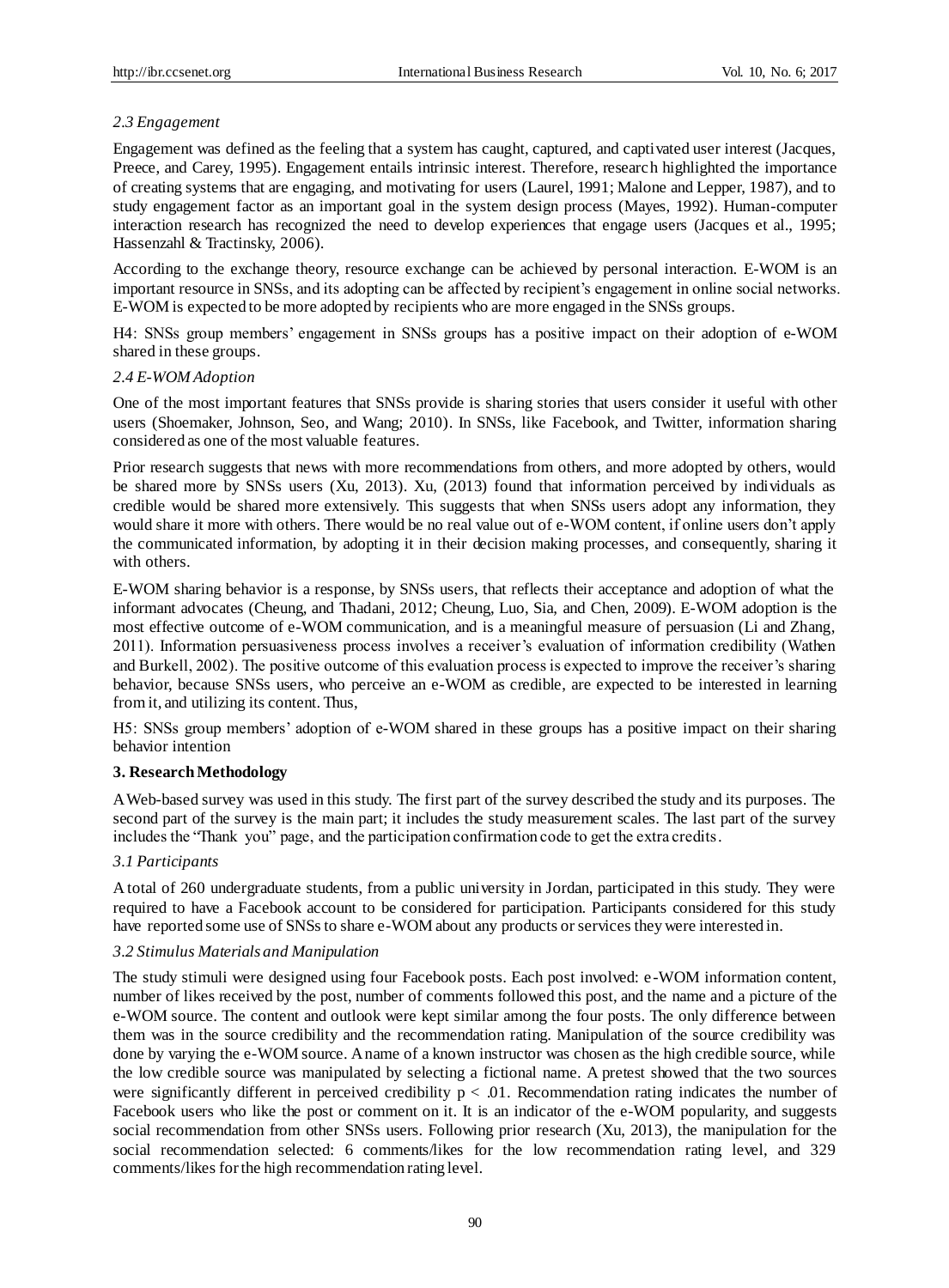Guided by (Yang, 2012), a pretest was conducted to select the right product (n=30). Among the surveyed products (mobile phones, cosmetics, digital cameras, tablets, etc.) tablets were found to have the minimum variance, and so, it was selected as the appropriate product for the research subject.

In result, this research investigated two factors with two level each; 2x2 study design. These factors are: source credibility (high and low), and recommendation rating (high and low).

## *3.3 Procedures*

The experiment setting was a computer lab on campus. Participants were asked to see a screen-shot of an e-WOM review published in a Facebook group. They were then asked to complete an online survey about their perceptions of the e-WOM, e-WOM source credibility and their engagement and sharing behavioral intention toward it.

#### *3.4 Measurement*

Five constructs were studied in this study: source credibility; recommendation rating; engagement; e-WOM adoption; and sharing behavioral intention. All of the measurement used in this study were adopted from the literature. Well defined measurements were utilized for each one of the five constructs. The final measurement items and the source for each measurement are shown in appendix A. Responses were solicited using a 7-point Likert scale ranging from one (completely disagree) to seven (completely agree).

The survey items were pretested using a pilot study (n= 30 participants). The pretest focused on the message clarity, believability, and likability. Some survey items were revised based on the pretest results. After conducting the pretest, all respondents indicated that the survey questions are clearly understood, they also found it believable and likable. Responses from the pilot study were excluded from any further participation in the main study.

## *3.5 Control Variables*

The following control variables were considered in this study: product familiarity, and gender. A T-test was used to check if there is a significant difference between participants who are familiar with the selected product and participants who are not. Another T-test was used to check if there is a significant difference between male and female participants. Results show no significant differences between familiar and unfamiliar participants, or between male and female participants.

#### *3.6 Common Method Bias Test*

To control for common method biases, Harman's single-factor test was used. The test was performed twice. At the beginning, it was used with all of the variables in the study, and then it was only used with the independent variables. Firstly, the first factor explains only 28.75 % of the variance, when all variables were involved, which is not considered as a majority (Greene and Organ, 1973). Secondly, the first factor explains only 31.64 % of the variance, when only the independent variables were involved; and this is not considered as a majority (Greene and Organ, 1973).

|                  | E-WOM    |            | Recommendation | Sharing  | Source      |
|------------------|----------|------------|----------------|----------|-------------|
|                  | Adoption | Engagement | Rating         | Behavior | Credibility |
| Adop1            | 0.861    |            |                |          |             |
| Adop2            | 0.847    |            |                |          |             |
| Adop3            | 0.799    |            |                |          |             |
| Adop4            | 0.788    |            |                |          |             |
| Eng1             |          | 0.861      |                |          |             |
| Eng <sub>2</sub> |          | 0.847      |                |          |             |
| Eng <sub>3</sub> |          | 0.776      |                |          |             |
| Eng <sub>4</sub> |          | 0.857      |                |          |             |
| Eng <sub>5</sub> |          | 0.844      |                |          |             |
| Rec.R1           |          |            | 0.829          |          |             |
| Rec.R2           |          |            | 0.880          |          |             |
| Rec.R3           |          |            | 0.832          |          |             |
| SBI1             |          |            |                | 0.820    |             |
| SBI <sub>2</sub> |          |            |                | 0.835    |             |
| SBI3             |          |            |                | 0.827    |             |
| SC <sub>1</sub>  |          |            |                |          | 0.816       |
| SC <sub>2</sub>  |          |            |                |          | 0.888       |
| SC <sub>3</sub>  |          |            |                |          | 0.847       |
| SC <sub>4</sub>  |          |            |                |          | 0.862       |

#### Table 1. Items Loading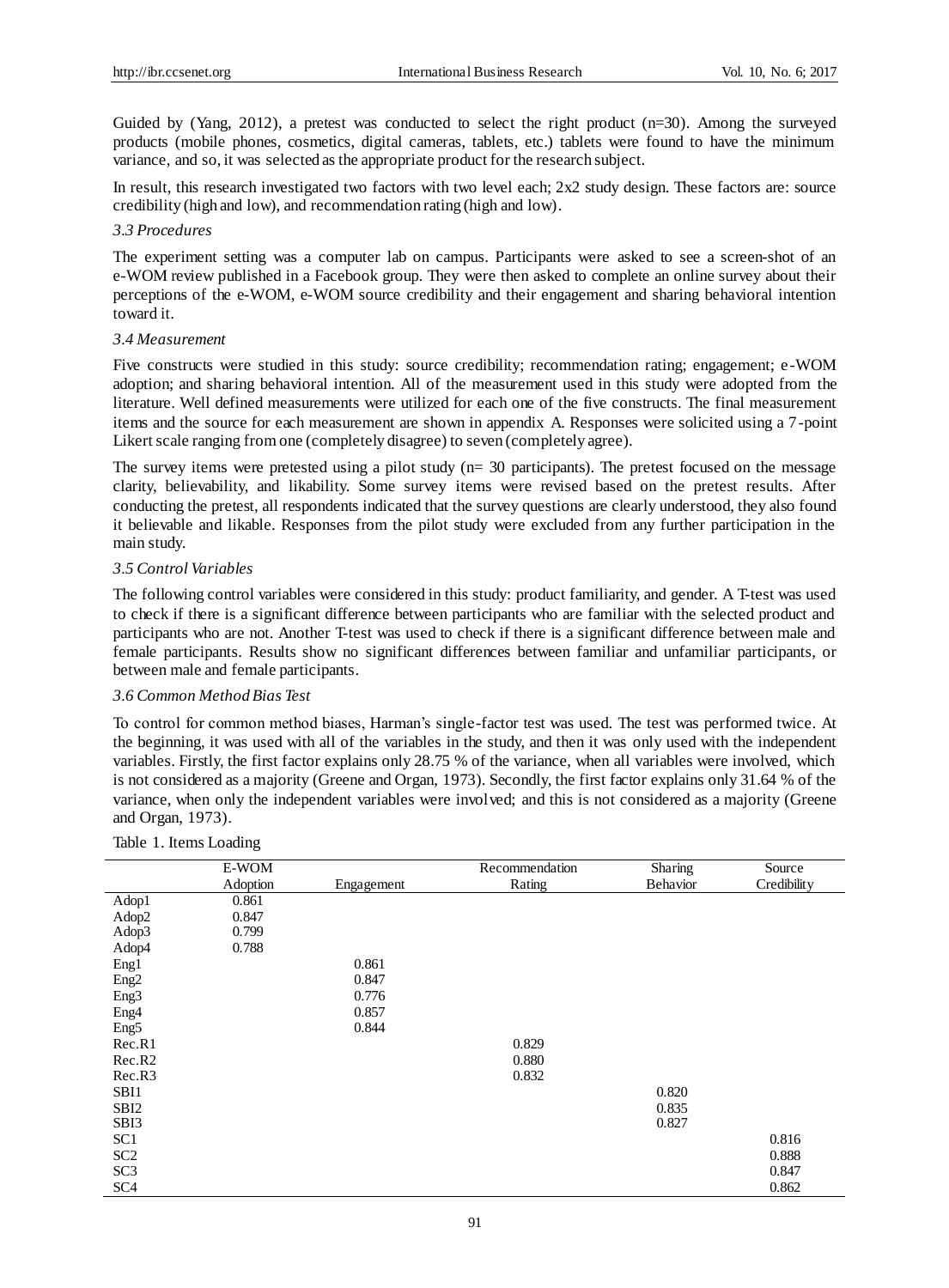## **4. Results**

55.6% of the subjects were female. The manipulations of both independent variables were successful. The known instructor and the fictional name were perceived significantly different by the participants,  $p < .01$ . For recommendation rating, the low level (6 comments/likes) and the high level (329 comments/likes) were also perceived significantly different by the participants,  $p < .01$ .

Partial Least Squares (PLS) Structural Equation Modeling (SEM) method was used in this research to evaluate the hypotheses model. Each item should load high on its corresponding construct, at least 0.7 (Hulland, 1999). The entire items' loading in this study exceeded this level as can be seen in table 1.

To check for internal consistency, composite reliability scores were used, and exceeded 0.9 for all constructs, as shown in table 2, and thus, considered adequate (Hair et al, 1998). The Square Root of Average Variance Extracted (AVE) was used to test for discriminant validity; and found to be higher when comparing with the inter-construct correlations for all constructs as shown in table 2, consequently, discriminant validity was not a concern in this study.

| Square Root of AVE and inter-construct correlations |      |      |        |            |        |
|-----------------------------------------------------|------|------|--------|------------|--------|
|                                                     |      |      |        |            |        |
|                                                     | EWAd | Eng  | RecRat | <b>SBI</b> | SrcCrd |
| EWAd                                                | 0.82 |      |        |            |        |
|                                                     | 0.31 | 0.84 |        |            |        |
| RecRat                                              | 0.49 | 0.45 | 0.85   |            |        |
| SBI                                                 | 0.55 | 0.17 | 0.27   | 0.83       |        |
| SrcCrd                                              | 0.25 | 0.22 | 0.21   | 0.14       | 0.85   |
|                                                     | Eng  |      |        |            |        |

The study results are presented in figure 2. E-Wom Adoption had an R-Square of .523, engagement had an R-Square of .388, and sharing behavior intention had an R-Square of .298. This means that source credibility, recommendation rating, and engagement explain 52.3% of the variance in e-WOM adoption collectively. Source credibility and recommendation rating explain 38.8% of the variance in engagement collectively. E-WOM adoption explains 29.8% of the variance in sharing behavior intention (Agarwal & Karahanna, 2000). Path coefficients were all significant as shown in Table 3. All six hypotheses are supported.

#### Table 3. Summary of hypotheses tests

Table 2. Internal consistency and discriminant validity

|                              | Path Coefficient | <b>T</b> Statistics | P Values |
|------------------------------|------------------|---------------------|----------|
| $H6: EWAd \implies SBI$      | 0.546            | 8.774               | 0.000    |
| $H5: Eng \equiv > EWAd$      | 0.306            | 3.839               | 0.000    |
| $H4$ : RecRat = $\ge$ EWAd   | 0.349            | 3.760               | 0.000    |
| H3: $RecRat \equiv > Eng$    | 0.451            | 4.568               | 0.000    |
| $H2:$ SrcCrd $\equiv >$ EWAd | 0.184            | 2.065               | 0.039    |
| $H1: SrcCrd \implies Eng$    | 0.223            | 2.125               | 0.034    |



Figure 2. The measurement model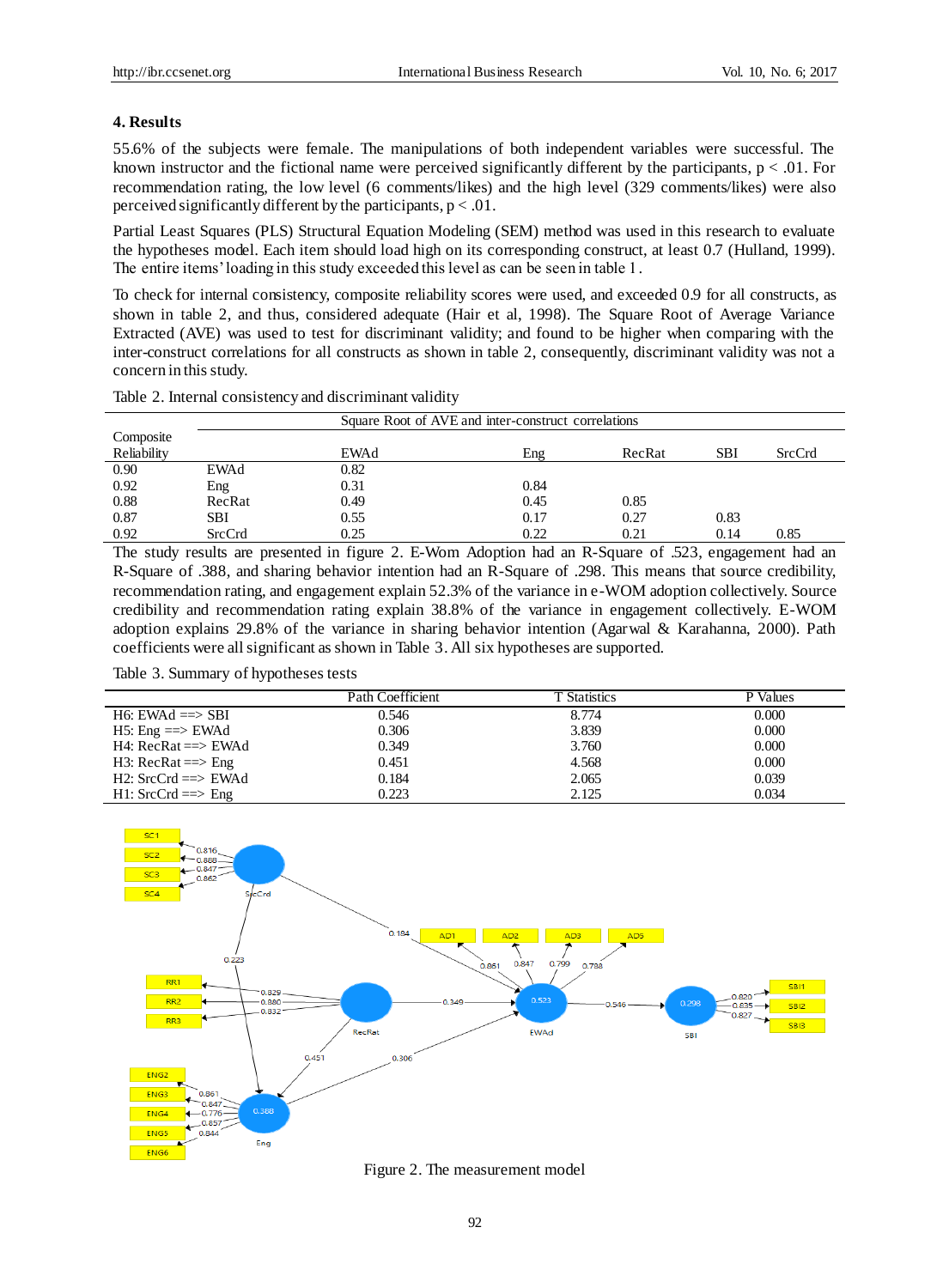#### **5. Discussion and Implications**

The peripheral route of the ELM has been utilized in this research to investigate the impact of factors not related to the message contents on its adoption, and hence, on its sharing by SNSs users. These factors are source credibility, recommendations rating, and SNSs users' engagement.

The results of this study yield deep insights. It indicates that there is a positive impact for source credibility and recommendations rating on SNSs users' engagement. Source credibility, recommendations rating and SNSs users' engagement have positive impacts on e-WOM adoption by SNSs users. There is also a positive impact for e-WOM adoption by SNSs users on their sharing behavior intention.

These research results are compatible with prior research, about the significance of source credibility, and its impact on the message credibility. This can be explained specifically by the ELM literature. ELM research argued that some factors not related to the message content, like source credibility, could influence the receiver perceptions of the message credibility. Meaning that, SNSs users believe online messages published by credibly perceived users. We extended this by studying its impact on the message adoption by SNSs users. When online users believe online messages and perceive it as credible, they adopt it, especially in their decision making process. This was supported by results of this research.

Recommendation rating was found to positively impact the message adoption. This result is consistent with prior research that found online message, endorsed by many other SNSs users, is considered as worthy of reading and hence, adopting (Xu, 2013). Johnson, Bichard, and Zhang, (2009) argued that the huge amount of information, available online, forces online users to be selective in their choices and decisions. We provide an evidence that information that have already been selected by many SNSs users will influence others to select it, believe it, and apply it in their decisions making processes. This can be explained more using Fiske and Taylor (1984) findings. They found that online users are lazy, in a way that make them resistant to spend any efforts in their selection of online information. They seek for an easy way that help them to decide what information worth reading, selecting, and adopting.

On SNSs, e-WOM adoption is an important factor to be investigated, because there are needs to know more about factors that make SNSs users adopt a message more than just believe it. Firms were found to be more interested in understanding how users of SNSs would be affected by their products' online reviews, and how they are convinced to act toward these products' reviews,rather than just believe it to be true and credible.

Results of this research showed that SNSs users, who felt engaged in SNSs groups, adopted published e-WOMs more than those who don't feel engaged in it. Engagement in SNSs groups brings more reasons for these group members to adopt e-WOM published in these groups. Research showed that engaged users spend more time online (Imlawi and Gregg, 2014) and hence, be affected more by online contents. Our results were consistent with prior research that found that users describe systems, which are perceived by them as engaging, as attractive systems (Mayes, 1992), and systems that encourage users to finish their activities (Laurel, 1991)

We also investigated the impact of message adoption by SNSs users on their sharing behavior intention. One of the main issues in e-WOM literature is spreading the word. SNSs have a huge spreading opportunity that is under investigated in literature. This research contributed to theory by investigating these factors. That is, when SNSs groups' members find message sources to be credible, when they feel engaged in these SNSs groups, as well as, when they recommended by other SNSs groups' members by receiving positive rating from them on these online messages, they adopt these online messages content for them first, and hence, share it with others on SNSs.

Investigating sharing behavior intention is one of the contributions of this research for practice as well. Firms should have a great interest in understanding how to spread the word about their products and services, especially when SNSs users do this with their friends, followers and other SNSs groups' members. Practitioners must be interested in results of this research because sharing e-WOM with more SNSs users reflects users' believe in e-WOM contents they get, and reflects users' adoption of e-WOM. Adoption of information about any product or service, and spreading and sharing of information about a product or a service are the best advertisement practitioners can offer for their products and services.

Results of this research provide strategies for firms to adjust their online activities in order to succeed in improving their customers' adopting of these firms' products and services' information, and improving those customers' sharing of information about these products and services. Specifically, firms can encourage their customers to spread e-WOM through their private SNSs platforms, because this source of e-WOM was proved by this research to be more influential on e-WOM readers than traditional sources.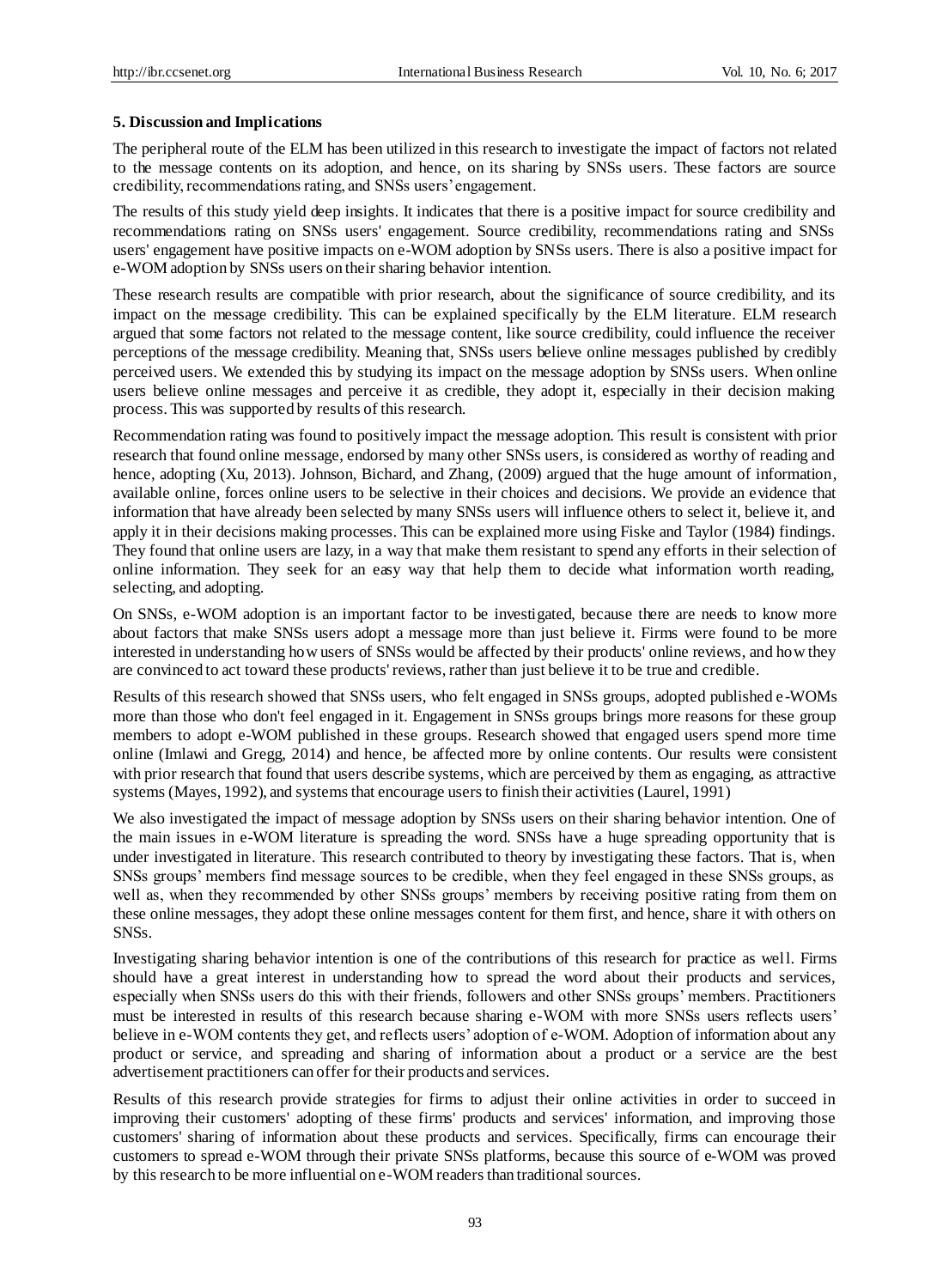Another way can practitioners do to enhance their products and services information adoption and sharing by customers is by encouraging customers to highly rate products and services on SNSs by more likes, comments and sharing. Recommendation rating on SNSs is proved by this research to be more influential than rating on the firm's formal websites or even third party websites, because SNSs recommenders are friends on SNSs, and so are perceived as more credible sources.

#### *5.1 Limitations and Future Research*

This research studied: source credibility, recommendation rating and users' engagement in SNSs. However; there might be other factors that affect e-WOM adoption and its sharing behavior by online users (e.g. previous experiences). Future research could conduct an inductive approach to understand and list all of the different factors that might affect SNSs users' adoption and sharing of online information.

Recommendations rating have been manipulated using two levels of treatment, high (329) and low (6). There may be an optimum amount of recommendations rating that attract SNSs users. This study might be repeated with additional recommendation rating levels to help understand its effect on e-WOM adoption and sharing behavior.

The simulated Facebook groups used by this research may not sufficiently capture the impact of the factors studied in this research. Accordingly, future research is recommended to repeat the study with an experiment design, where SNSs users be engaged in a real SNSs groups.

External validity might be one of the limitations of this research, since the sample included students only. Using student as sampling units is overrepresented in information systems literature, mainly because of their availability; students are a readily available population on college campuses. However, they are not always representative of the general population. In this study, students were considered for the study sample, because we think that they are very similar in characteristics with the online customers, they are online customers anyway, because we asked a screening question to check if they used any SNSs to share e-WOM about products they are interested in. In addition, students shown to be main users on SNSs. However, targeting online users directly in their SNSs where they exchange e-WOM, about some products and services, might yield a better external validity, and so this would be recommended for future research.

Finally, e-WOM published by SNSs friends/followers were considered in this study. However, e-WOM published on SNSs by strangers (anonymous e-WOM) might have a different impact. Future research could study the difference between anonymous e-WOM and e-WOM from private social networks to understand more about the impact of each one of these e-WOM types on users' engagement and on other factors studied in this research.

#### *5.2 Conclusions*

SNSs have begun to be popular in different contexts and fields. Online information published in SNSs is increasingly influencing online users' decision-making process, and their attitude toward the content of this online information. Practitioners have started to recognize the outcomes when more e-WOMs are published by SNSs users who actually tried products and services mentioned in these e-WOM.

This research focused on using SNSs in message persuasiveness literature, by understanding how source credibility, recommendation rating and SNSs users' engagement in SNSs groups affect SNSs users' adoption of online information, as well as, online information sharing behavior intention.

#### **References**

- Agarwal, R., & Karahanna, E. (2000). Time flies when you're having fun: Cognitive absorption and beliefs about information technology usage. MIS quarterly, 665-694. https://doi.org/10.2307/3250951
- Ayeh, J. K., Au, N., & Law, R. (2013). "Do we believe in TripAdvisor?" Examining credibility perceptions and online travelers' attitude toward using user-generated content. *Journal of Travel Research, 52*(4), 437-452. https://doi.org/10.1177/0047287512475217
- Berger, C. R., & Calabrese, R. J. (1975). Some explorations in initial interaction and beyond: Toward a development theory of interpersonal communication. *Human Communication Research, 1,* 99-112. https://doi.org/10.1111/j.1468-2958.1975.tb00258.x
- Cheung, C. M., & Thadani, D. R. (2012). The impact of electronic word-of-mouth communication: A literature analysis and integrative model. *Decision Support Systems, 54,* 461-470. https://doi.org/10.1016/j.dss.2012.06.008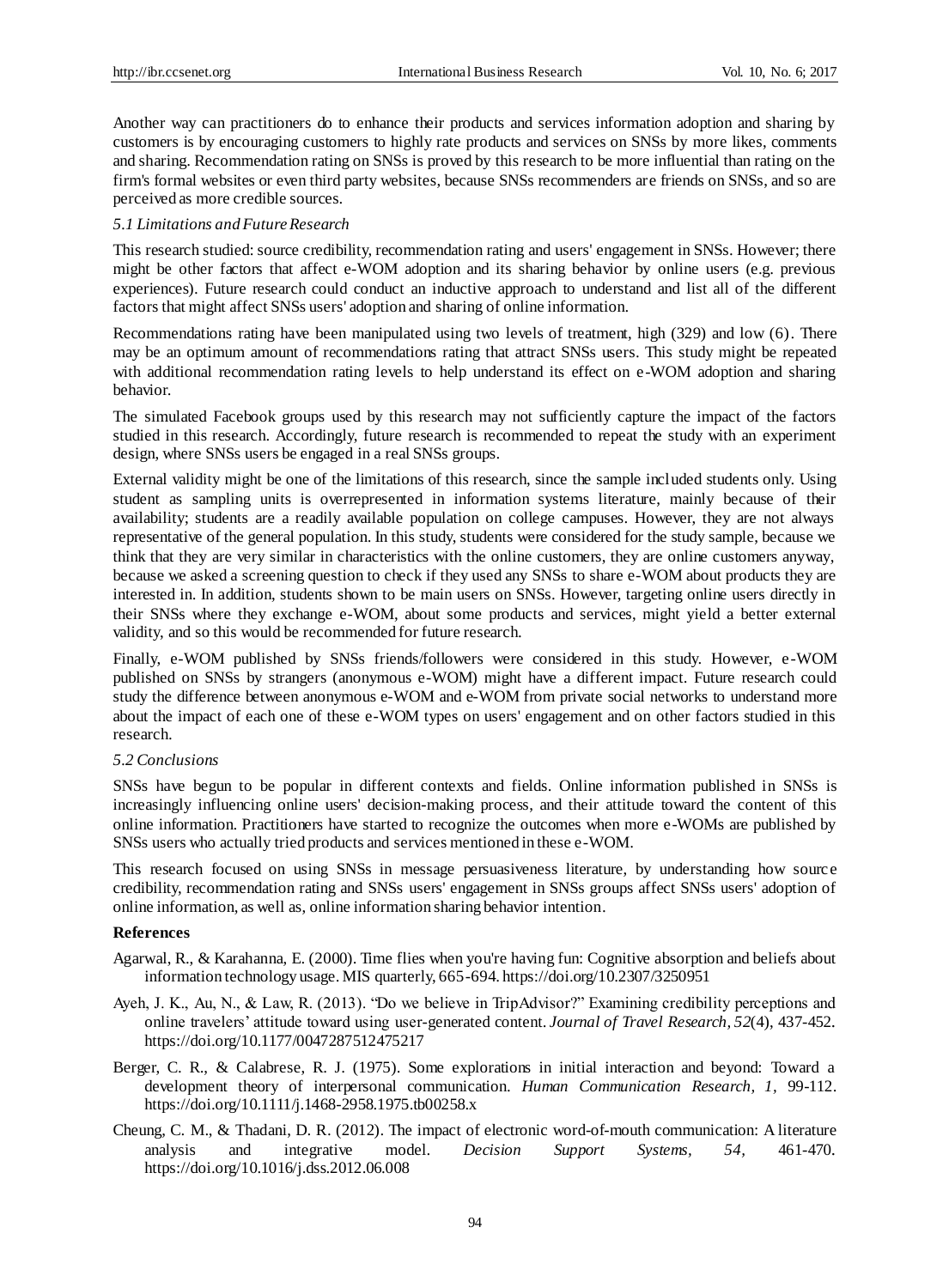- Cheung, M. Y., Luo, C., Sia, C. L., & Chen, H. (2009). Credibility of electronic word-of-mouth: Informational and normative determinants of on-line consumer recommendations. *International Journal of Electronic Commerce, 13*(4), 9-38. https://doi.org/10.2753/JEC1086-4415130402
- Chevalier, J. A., & Mayzlin, D., (2006). The effect of word of mouth on sales: Online book reviews. *Journal of Marketing Research, 43*(3), 345-354**.** https://doi.org/10.1509/jmkr.43.3.345
- Chih, W., Wang, K., Hsu, L., & Huang, S. (2013). Investigating electronic word-of-mouth effects on online discussion forums: The role of perceived positive electronic word-ofmouth review credibility. Cyberpsychology. *Behavior and Social Networking, 16*(9), 658-668. https://doi.org/10.1089/cyber.2012.0364
- Fang, Y. H. (2014). Beyond the credibility of electronic word of mouth: Exploring eWOM adoption on social networking sites from affective and curiosity perspectives. *International Journal of Electronic Commerce, 18*(3), 67-102. https://doi.org/10.2753/JEC1086-4415180303
- Fiske, S. T., & Taylor, S. E. (1984). Social cognition reading. MA: Addison-Wesley.
- Greene, C. N., & Organ, D. W. (1973). An evaluation of causal models linking the received role with job satisfaction. *Administrative Science Quarterly, 18,* 95-103. https://doi.org/10.2307/2391931
- Gretzel, U., & Yoo, K. H. (2008). Use and impact of online travel reviews. *Information and communication technologies in tourism,* 35-46. https://doi.org/10.1007/978-3-211-77280-5\_4
- Hair, J. F., Anderson, R. E., Tatham, R. L., & Black, W. C. (1998). Multivariate data analysis (Fifth Edition ed.). Englewood Cliffs, New Jersey: Printice-Hall Inc.
- Harrison-Walker, L. J. (2001). The measurement of word-of-mouth communication and an investigation of service quality and customer commitment as potential antecedents. *Journal of Service Research, 4*(1), 60-75. https://doi.org/10.1177/109467050141006
- Hassenzahl, M., & Tractinsky, N. (2006). User experience: A research agenda. *Behaviour and Information Technology, 25*(2), 91-97. https://doi.org/10.1080/01449290500330331
- Hu, Y., & Sundar, S. S. (2010). Effects of online health sources on credibility and behavioral intentions. *Communication Research, 37*(1), 105-132. https://doi.org/10.1177/0093650209351512
- Hulland, J. (1999). Use of Partial Least Squares (PLS) in Strategic Management Research: A Review of Four Recent Studies. *Strategic Management Journal, 20*(2), 195-204. https://doi.org/10.1002/(SICI)1097-0266(199902)20:2<195::AID-SMJ13>3.0.CO;2-7
- Imlawi, J., & Gregg, D. (2014). Engagement in online social networks: The impact of self-disclosure and humor. *International Journal of Human-Computer Interaction, 30*(2), 106-125. https://doi.org/10.1080/10447318.2013.839901
- Imlawi, J., Gregg, D., & Karimi, J. (2015). Student engagement in course-based social networks: The impact of instructor credibility and use of communication. *Computers & Education, 88,* 84-96. https://doi.org/10.1016/j.compedu.2015.04.015
- Jacques, R., Preece, J., & Carey, T. (1995). Engagement as a Design Concept for Hypermedia. *Canadian Journal of Educational Communications,* special issue on Multimedia Development, Spring, 49-59.
- Johnson, T. J., & Kaye, B. K. (2002). We believability: a path model examining how convenience and reliance predict online credibility. *Journalism and Mass Communication Quarterly, 79,* 865-879. https://doi.org/10.1177/107769900207900306
- Laurel, B. (1991).Computers as theatre, Addison-Wesley, Reading, MA.
- Lee, M., & Youn, S. (2009). Electronic word of mouth: How eWOM platforms influence consumer product judgment. *International Journal of Advertising, 28*(3), 473-499. https://doi.org/10.2501/S0265048709200709
- Lerman, K. (2007). Social information processing in news aggregation. *IEEE Internet Computing, 11*(6). https://doi.org/10.1109/MIC.2007.136
- Li, J., & Zhang, L. (2011) Online persuasion: How the written word drives WOM. *Journal of Advertising Research, 51*(1), 239-257. https://doi.org/10.2501/JAR-51-1-239-257
- Li, X., & Hitt, L. M., (2008). Self selection and information role of online product reviews. *Information Systems Research, 19*(4), 456-474. https://doi.org/10.1287/isre.1070.0154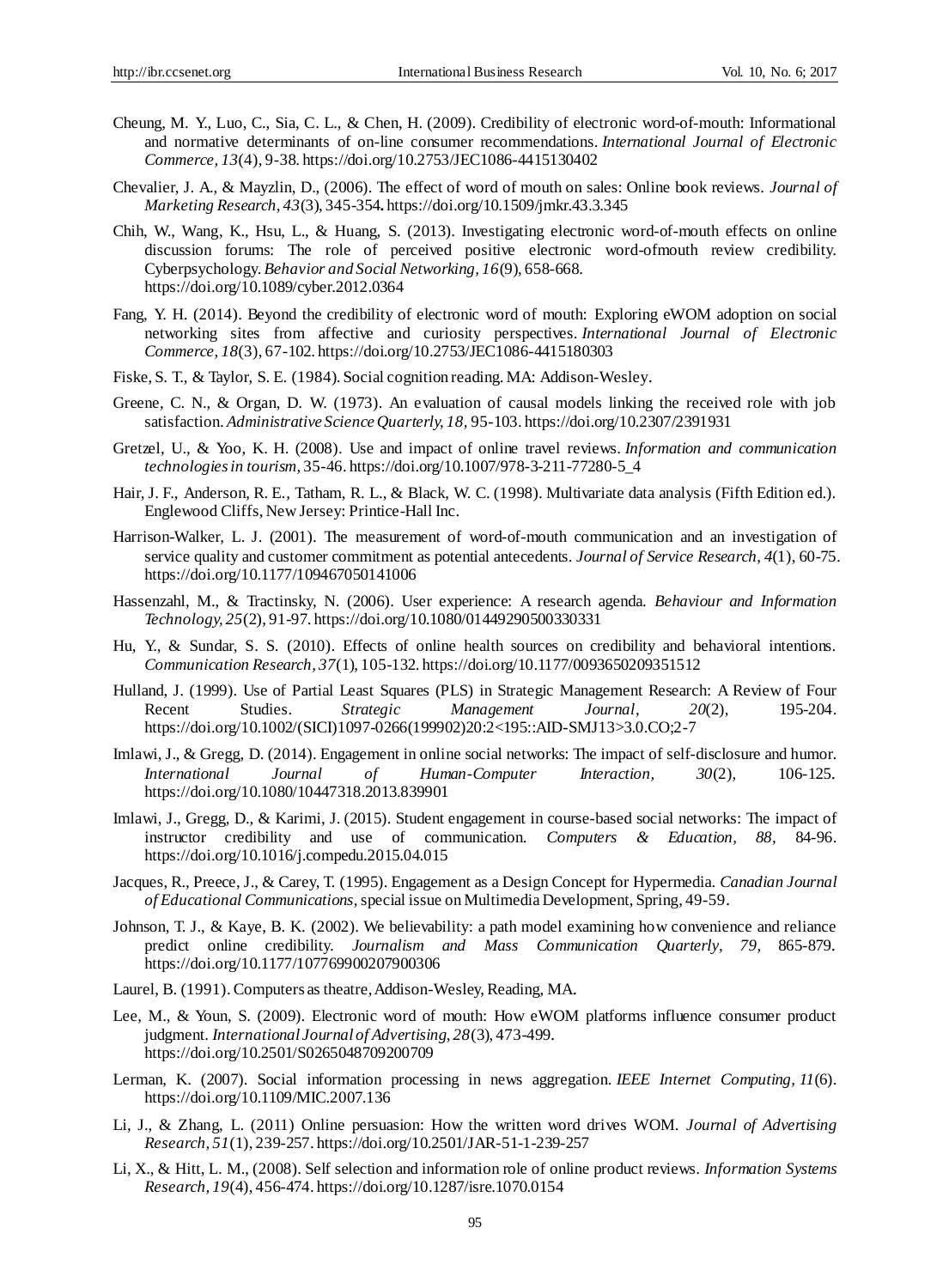- Luo, C., Luo, X. R., Schatzberg, L., & Sia, C. L. (2013). Impact of Informational Factors on Online Recommendation Credibility: The Moderating Role of Source Credibility. *Decision Support Systems, 56,*  92-102. https://doi.org/10.1016/j.dss.2013.05.005
- Malone, T. W., & Lepper, M. R. (1987) Making learning fun: A taxonomy of intrinsic motivations for learning, In R.E. Snow, & M.J. Farr (Eds.), Aptitude, learning and instruction, Erlbaum, Hillsdale, NJ.
- Mayes, J. T. (1992). The 'M-Word': Multimedia Interfaces and Their Role in Interactive Learning Systems. In Multimedia Interface Design in Education, A. D. N. Edwards and S. Holland (eds.), Springer-Verlag. Berlin. pp. 1-22. https://doi.org/10.1007/978-3-642-58126-7\_1
- Morimoto, M., & La Ferle, C. (2008). Examining the influence of culture on source credibility of Asian Americans and the mediating role of similarity. *Journal of Current Issues and Research in Advertising, 30*(1), 49-60. https://doi.org/10.1080/10641734.2008.10505237
- Mudambi, S. M., & Schuff, D. (2010) What makes a helpful online review? A study of customer reviews on Amazon. com. *MIS Quarterly, 34*(1), 185-200.
- Nielsen. (2008). 81 percent of online holiday shoppers read online customer reviews, according to Nielsen Online. News release, Nielsen Company, New York.
- O'Brien, H. L., & Toms, E. G. (2010). The development and evaluation of a survey to measure user engagement in ecommerce environments. *Journal of the American Society for Information Science & Technology, 61*(1), 50-69. https://doi.org/10.1002/asi.21229
- O'Brien, H. L. (2008). What is user engagement? A conceptual framework for defining user engagement with technology. *Journal of the American Society for Information Science and Technology (1532-2882), 59*(6), 938. https://doi.org/10.1002/asi.20801
- Park, D. H., & Lee, J. (2009). eWOM overload and its effect on consumer behavioral intention depending on consumer involvement. *Electronic Commerce Research and Applications, 7*(4), 386-398. https://doi.org/10.1016/j.elerap.2007.11.004
- Pavlou, P., & Dimoka, A. (2006). The nature and role of feedback text comments in online marketplaces: Implications for trust building, price premiums, and seller differentiation. *Information Systems Research, 17*(4), 392-414. https://doi.org/10.1287/isre.1060.0106
- Petty, R., & Cacioppo, J. T. (1986). Elaboration likelihood model. In L. Berkowitz (Ed.), Advances in experimental social psychology (pp.123-205). San Diego, CA: Academic Press.
- Rieh, S. Y., & Danielson, D. R. (2007). Credibility: A multidisciplinary framework. *Annual review of information science and technology, 41*(1), 307-364. https://doi.org/10.1002/aris.2007.1440410114
- Salganik, M. J., Dodds, P. S., & Watts, D. J. (2006). Experimental study of inequality and unpredictability in an artificial cultural market. *Science, 311*(5762), 854-856. https://doi.org/10.1126/science.1121066
- Shoemaker, P. J., Johnson, P. R., Seo, H., & Wang, X. (2010). Readers as gatekeepers of online news: Brazil, China, and the United States. *Brazilian Journalism Research, 6,* 55-77.
- Sundar, S. S., & Nass, C. (2001). Conceptualizing sources in online news. *Journal of Communication, 51*(1), 52-72. https://doi.org/10.1111/j.1460-2466.2001.tb02872.x
- Sundar, S. S., Oeldorf-Hirsch, A., & Xu, Q. (2008). The bandwagon effect of collaborative filtering technology. Proceedings of the 26th International Conference Extended Abstracts on Human Factors in Computing Systems (pp. 3453-3458). ACM. https://doi.org/10.1145/1358628.1358873
- Sundar, S. S., Xu, Q., & Oeldorf-Hirsch, A. (2009). Authority vs. peer: how interface cues influence users. Proceedings of the 27th International Conference Extended Abstracts on human factors in computing systems (pp. 4231-4236). ACM. https://doi.org/10.1145/1520340.1520645
- Sussman, S. W., & Siegal, W. S. (2003). Informational influence in organizations: an integrated approach to knowledge adoption. *Information Systems Research; 14,* 47-65. https://doi.org/10.1287/isre.14.1.47.14767
- Tajfel, H., & Turner, J. C. (1979). An integrative theory of intergroup conflict. In: Austin WG and Worchel S (eds) The Social Psychology of Intergroup Relations. Monterey, CA: Brooks-Cole, 33-47.
- Thomas, J., Johnson, S. L. B., & Weiwu, Z. (2009). Communication Communities or 'CyberGhettos? A Path Analysis Model Examining Factors that Explain Selective Exposure to Blogs. *Journal of Computer-Mediated Communication, 15,* 60-82. https://doi.org/10.1111/j.1083-6101.2009.01492.x